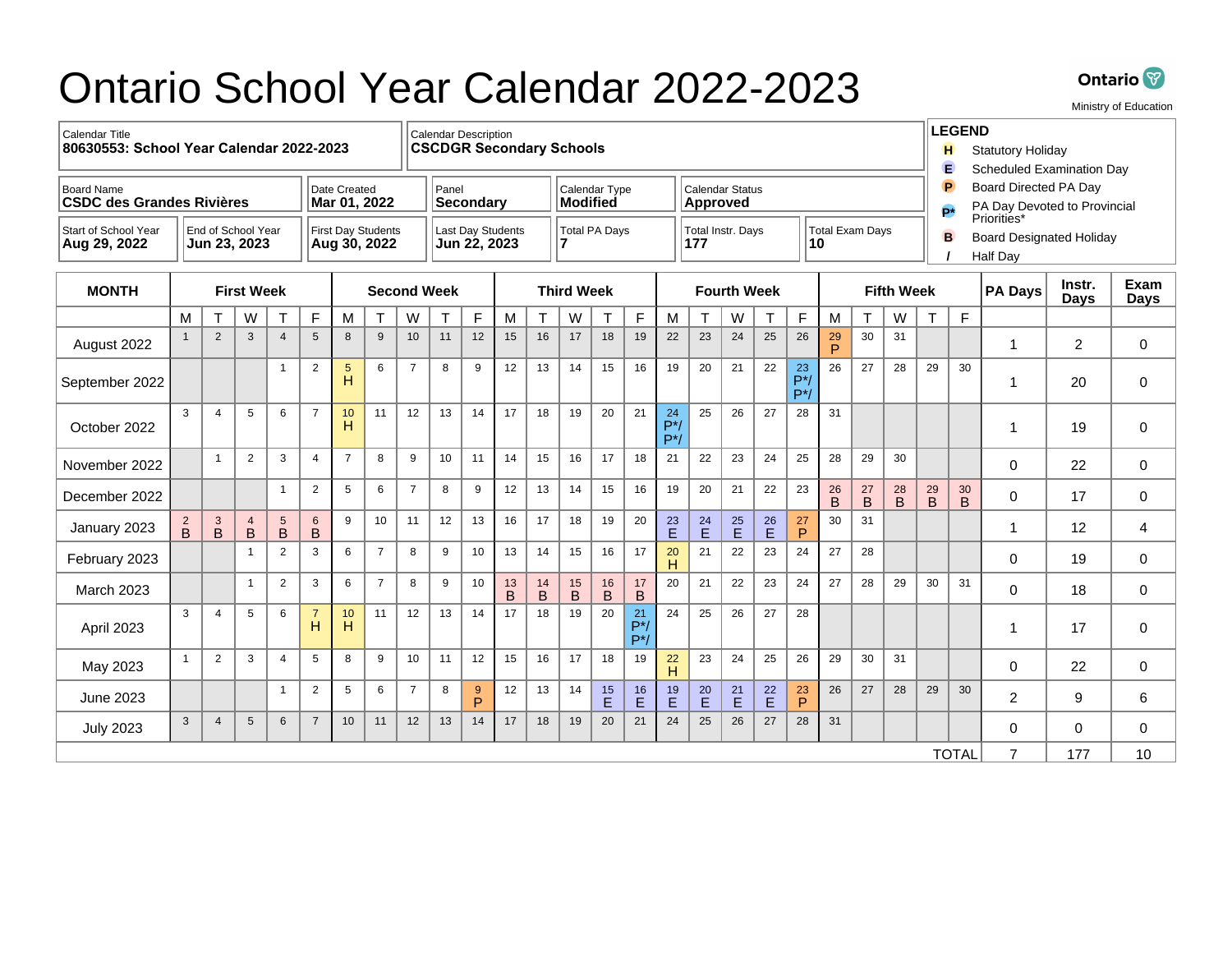## Schools assigned to this calendar:

| <b>School Name</b>                             | <b>Town or City</b> | <b>School Name</b>     | Town or City          |
|------------------------------------------------|---------------------|------------------------|-----------------------|
| E C Nouveau Regard (Pavillon<br>Jeunesse Nord) | Cochrane            | ES C l'Envolée du Nord | Kirkland Lake         |
| <b>ÉS C Cité des Jeunes</b>                    | Kapuskasing         | ES C L'Alliance        | <b>Iroquois Falls</b> |
| <b>ES C Georges-Vanier</b>                     | Smooth Rock Falls   | IES C Sainte-Marie     | <b>New Liskeard</b>   |
| ES C Hearst                                    | Hearst              | <b>IES C Theriault</b> | <b>Timmins</b>        |

## Professional Activity Days and Descriptions

| ty       | <b>School Name</b>      | <b>Town or City</b> |
|----------|-------------------------|---------------------|
|          | IES C l'Envolée du Nord | l Kirkland Lake     |
| q        | ES C L'Alliance         | I Iroguois Falls    |
| ck Falls | ES C Sainte-Marie       | New Liskeard        |
|          | <b>IES C Theriault</b>  | <b>Timmins</b>      |

| <b>Date</b>       | Topic(s)                                                                                                           | <b>Description</b> |
|-------------------|--------------------------------------------------------------------------------------------------------------------|--------------------|
| Aug 29, 2022      | REPORT CARD<br>PREPARATION/REPORTING TO<br>PARENTS/ONGOING<br><b>COMMUNICATION</b>                                 |                    |
| Sep 23, 2022 (AM) | Learning Recovery - Learning<br>recovery and renewal                                                               |                    |
| Sep 23, 2022 (AM) | Learning Recovery - Student<br>mental health and well-being                                                        |                    |
| Sep 23, 2022 (PM) | Learning Recovery - Supporting<br>de-streamed classrooms                                                           |                    |
| Sep 23, 2022 (PM) | Learning Recovery - Early reading<br>land mathematics                                                              |                    |
| Oct 24, 2022 (AM) | Student and School Safety - OCT<br>Sexual Abuse Prevention Program                                                 |                    |
| Oct 24, 2022 (AM) | Student and School Safety - Anti-<br>sex trafficking and cyber protection                                          |                    |
| Oct 24, 2022 (PM) | Student and School Safety -<br>Supporting students with prevalent<br>medical conditions (PPM161)                   |                    |
| Jan 27, 2023      | SPECIAL EDUCATION                                                                                                  |                    |
| Apr 21, 2023 (AM) | <b>STEM - STEM education (STEM-</b><br>related curricula)                                                          |                    |
| Apr 21, 2023 (AM) | STEM - Connections to skilled<br>trades and apprenticeships                                                        |                    |
| Apr 21, 2023 (PM) | Equity and Inclusive Education<br>(integrated) - Special education<br>and supporting students with<br>disabilities |                    |
| Apr 21, 2023 (PM) | <b>Equity and Inclusive Education</b><br>(integrated) - Anti-racism and anti-<br>discrimination                    |                    |
| Jun 09, 2023      | <b>SPECIAL EDUCATION</b>                                                                                           |                    |